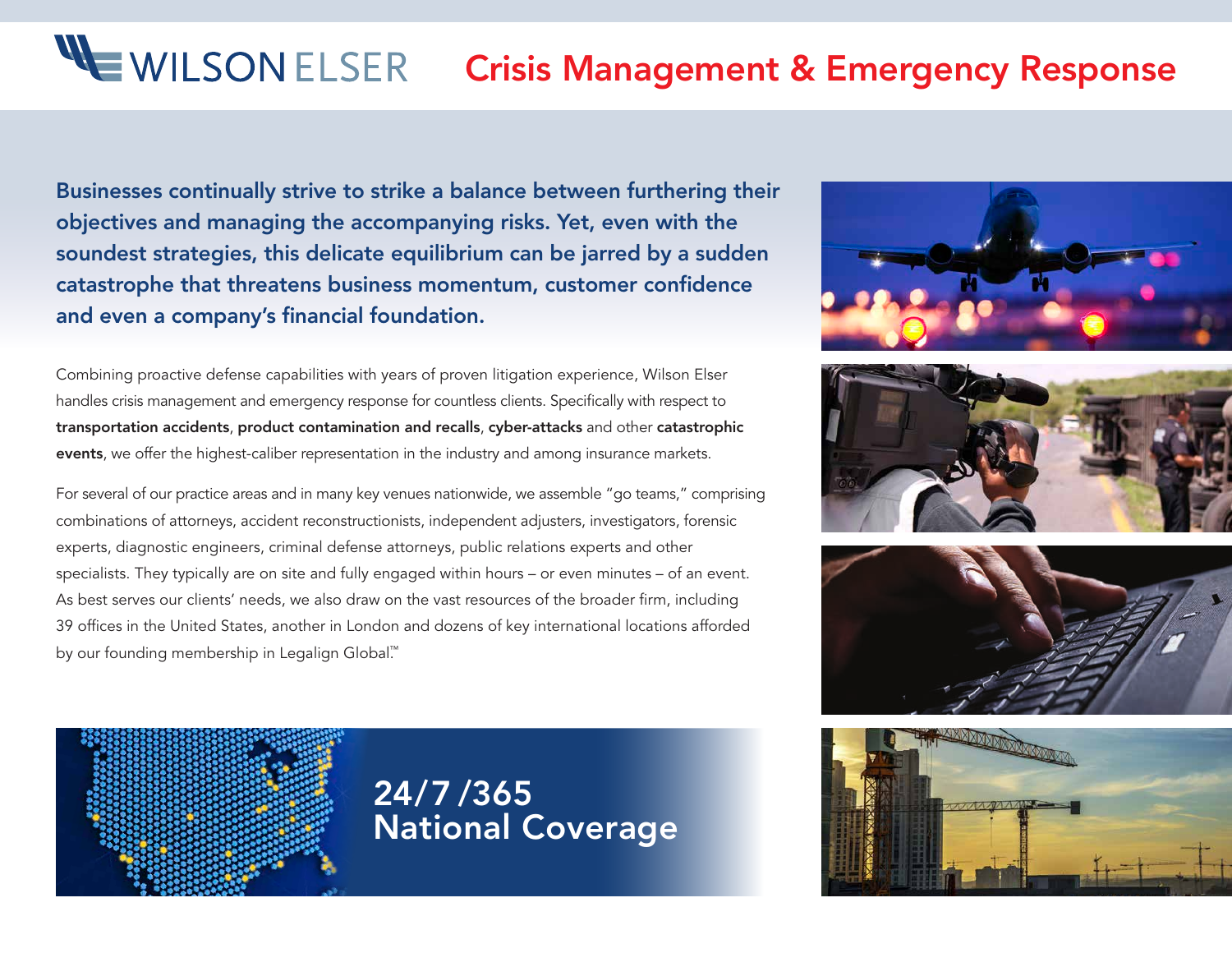<span id="page-1-0"></span>

# Cybersecurity Crisis Management & Emergency Response

While technology has enabled an interconnected global economy, it also has given rise to profound risks for consumers and companies alike. An increasing number of actors from virtually every part of the globe have exploited cybersecurity vulnerabilities, disrupting businesses, corrupting data, co-opting personal information, and otherwise wreaking havoc on organizations and national economies. In the evolving cyber landscape, instances of neglect have led to equally devastating results. These often involve uninformed or careless leadership, employees or third-party vendors.

acts and federal regulations as companies and govern-[<](#page-0-0)br[>](#page-2-0)acts and federal regulations as companies and govern-<br>
other law firm in the United States, our litigators handle the sour ranks are former government attorneys for th An inconvenient afterthought as recently as a decade ago, the explosive growth of e-commence and increased dependence on digitized data has catapulted cybersecurity to the forefront of business plans, legislative ment entities deepen their presence and investment in the complex and evolving digital landscape.

#### *CYBER BREACH*

Decisions made immediately following a data breach can significantly impact outcomes. For well over a decade, Wilson Elser's core team of talented partners, assisted by associates and paralegals, has handled breach response and other sensitive situations arising from the misuse of computers and related technology. We understand that data intrusions – real and perceived – require decisive and appropriate action. Following reports of a breach, our Cybersecurity & Data Privacy practice team members begin a triage process designed to immediately reduce exposure. Every breach has a distinctive set of characteristics and surrounding circumstances. Our experience allows us to respond swiftly and categorically to each. We regularly oversee forensic analyses, engaging experts specially chosen to enhance protection of privileged and confidential communications, determine the cause of the breach and identify what data was at risk. Results guide the implementation of measures designed to comply with legal obligations and prevent additional data intrusions.

Depending on the situation, we can pursue other protective steps, such as:

- Communicating with operational, legal and executive leaders regarding the breach
- Advising when and how to involve law enforcement and, where appropriate, engage law enforcement in a responsible way
- Crafting notification letters based on the varying requirements of states and countries
- Providing options and recommendations on the structure and kinds of assistance provided to individuals whose sensitive information may have been exposed
- Deploying tested public relations strategies in communicating with stakeholders and the press.

#### *CYBER DEFENSE & LITIGATION*

With arguably more senior litigating partner experience than any other law firm in the United States, our litigators handle the most challenging and technical cyber cases. We sort through the complex technical and legal issues that characterize this practice, often serving as defense or coverage counsel on matters such as:

- Cybersecurity preparedness ■ Fraud
- Data breach
	-
- Business-to-business litigation Defamation
- Violations of privacy rights ■ Technology errors and ■ Advertising and media exposure
	- Negligence

violations.

■ Unfair trade practices/ consumer protection

- Web-based media issues
- Breach of contract
- Class actions

omissions

We seek cost-effective results for our clients through early assessment and negotiations, alternative dispute resolution methods or summary judgment motions. When early resolutions are not possible, we have the skill and experience to resolve cases in court. In fact, we count among our ranks some of the finest trial attorneys in the country.

#### *RISK MANAGEMENT*

Many U.S. organizations are subject to compliance with various state, federal and, increasingly, international cybersecurity and privacy laws, in addition to the EU General Data Protection Regulation (GDPR) with its extraterritorial reach to U.S. businesses. We assist clients with drafting and updating their privacy policies and procedures to comply with applicable laws and regulations and work with them on crafting a detailed incident response to help ensure adequate preparation before a cyber-attack occurs.

Our risk management services additionally include training clients and their employees on cyber threats and evolving privacy laws and make extensive use of interactive data breach simulations.

Our attorneys assist clients in responding to inquiries by state and federal authorities with whom we have frequent interaction and, in some cases, longstanding ties. Among our ranks are former government attorneys for the U.S. Department of Justice and state attorney's offices who contribute valuable, first-hand perspectives on related authorities. As it best advances our clients' objectives, we will interact with one or more of the following:

- The Federal Bureau of Investigation's Cyber Division, including local agents to coordinate notification protocols for clients who are victims of cybersecurity incidents
- The Internal Revenue Service, including local agents with direct contact to the IRS Task Force on Cybercrime, allowing for quicker notification of tax-related identity theft and for flagging potential victim files to prevent the filing of false tax returns
- The U.S. Secret Service and Department of Homeland Security through the coordination of investigations and sharing of information
- The U.S. Department of Health and Human Services, Office of Civil Rights, including the Office of HIPAA Compliance, allowing for early interpretation of new regulatory guidance, along with local contacts in all regional offices.
- False advertising
-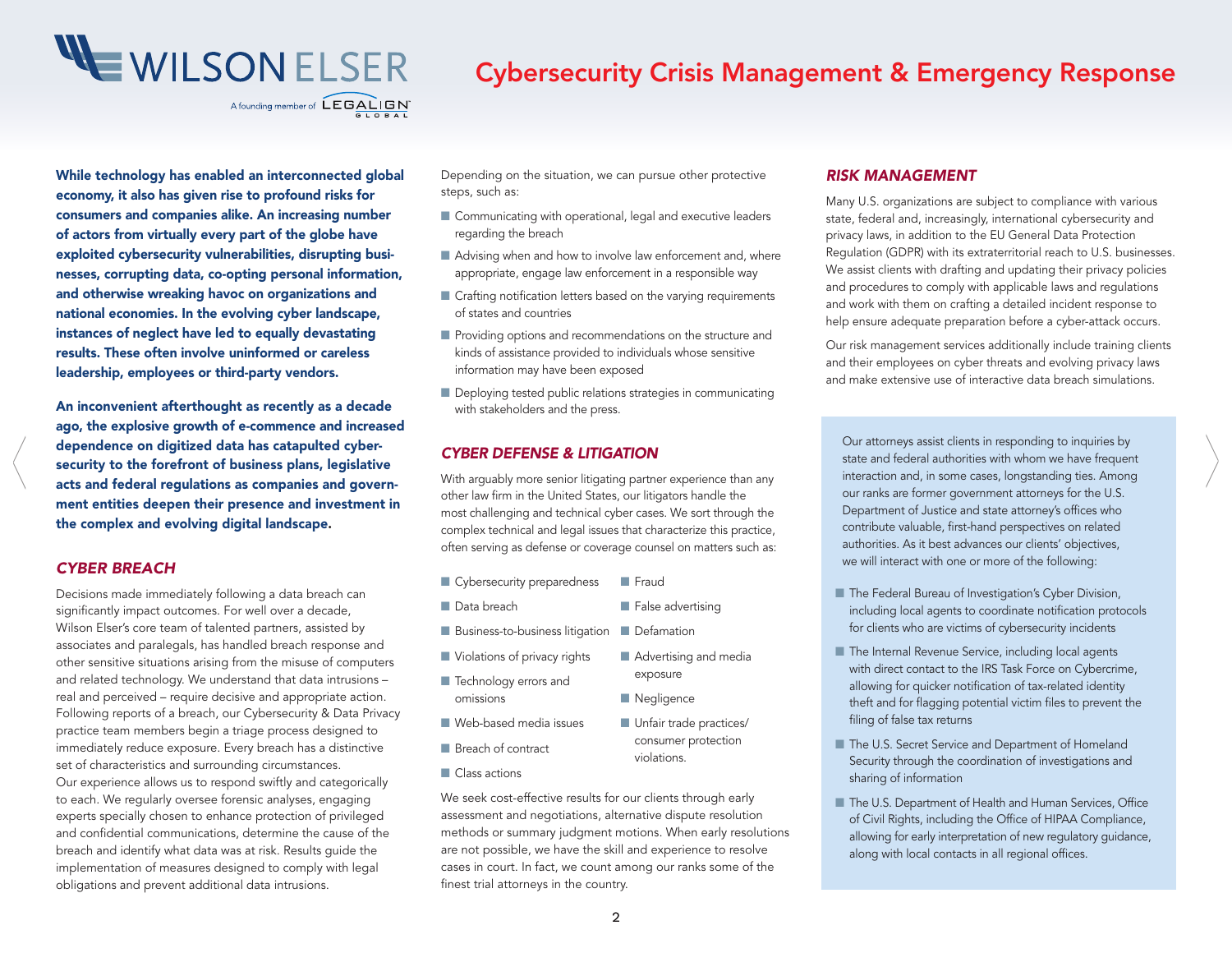<span id="page-2-0"></span>

# Cybersecurity Crisis Management & Emergency Response

## Case Studies

 $\overline{\phantom{a}}$ 

- We served as breach counsel in connection with a cybersecurity incident involving nearly two million registered voters. An unauthorized intruder gained potential access to personal information of voters, some of which was reportedly available on the "Dark Web." We worked closely with the client, municipality and state attorney general to ensure prompt notification and remediation to affected individuals, including media notice. Despite the high-profile nature of this incident and the news reports surrounding it, our client successfully escaped any litigation or claims by affected individuals, third parties or regulators.
- We represented a nationwide restaurant chain in connection with a data breach involving more than 250,000 customer credit card numbers across more than 250 restaurant locations. The breach stemmed from a third-party credit card payment processor that failed to comply with Payment Card Industry Data Security Standards (PCI-DSS). We worked closely with state regulators and prevented our client from being subjected to a formal investigation or enforcement action by the state attorney general in connection with the data breach.
- $\blacksquare$  In a case of first impression in the Fifth Circuit, we obtained dismissal of a cybersecurity putative class action involving a hospital system data breach. The lawsuit alleged that the breach affected 405,000 patients and employees who were seeking damages in excess of \$225 million. We arqued the putative class had no Article III standing to sue because they failed to demonstrate a heightened risk of future identity theft or fraud. The district court dismissed the lawsuit while providing plaintiffs the opportunity to re-file their suit in state court. We again successfully obtained a dismissal of the lawsuit.
- We represented a back-up storage equipment and software provider in a suit alleging that our client's installation of software corrupted a third party's computer systems, resulting in the loss of data for the clients of an internet service provider. After prevailing on a particular motion to dismiss and enforcing the limitation of liability provision in our client's contract, we resolved the \$36 million damages claim against our client for pennies on the dollar.
- We represented a U.S. company (client) that was the victim of a business email compromise resulting in multiple fraudulent wire transfers totaling hundreds of thousands of dollars to a bank account in Hong Kong. The client hired a third party to provide accounting services (vendor). The vendor's email account was hacked by an unknown third party (intruder). The intruder sent a series of spoofed emails that appeared to come from the client, instructing the vendor to wire funds in excess of \$700,000 to Peru, Japan and Hong Kong. We oversaw a forensics investigation of the client to confirm that its email system had not been compromised. We asserted claims on behalf of the client against vendor for gross negligence in failing to follow established protocol by wiring large sums to foreign banks without verification. We successfully recovered \$250,000 from the vendor after drafting a complaint and threatening to file suit. In addition, we partnered with local counsel in Hong Kong to commence a legal proceeding against the accountholder to recover the missing funds still remaining in the Hong Kong bank account. Wilson Elser obtained a final judgment in the Hong Kong proceeding and garnishment order requiring the Hong Kong bank to turn over proceeds totaling \$200,000. Our team worked with the Hong Kong police to enforce the garnishment order. In short, we successfully recovered \$450,000 of the client's missing funds. The balance was covered by the client's cyber liability insurance policy.
- We represented a health insurance third party administrator in Ontario, Canada that was the victim of a business email compromise (BEC) resulting in a fraudulent wire and suspected compromise of personal information (PI) of thousands of individuals residing in various foreign jurisdictions (including Canada, India, EU, Cayman Islands and Bahamas). The client detected a BEC when hundreds of phishing emails were sent from the email account of its Human Resources Director. We oversaw a forensics investigation, which revealed that the email accounts of six (6) other client employees also had been accessed by an unknown intruder with a foreign IP address from Turkey. The forensics investigation also revealed that the intruder synched (downloaded) the contents of these email accounts, which contained extensive PI of thousands of individuals. We assisted the client in reporting the incident to foreign privacy regulators, including the U.K. Data Protection Regulator (Information Commissioner's Office or ICO) in compliance with GDPR notification obligations. The ICO closed its investigation without taking action. Wilson Elser also partnered with local counsel in Canada to document a risk assessment as required by Canadian privacy law (PIPEDA) and to confer with the Canadian privacy commissioner. Finally, Wilson Elser assisted the client in reporting the incident to residents of India. This matter concluded without any regulatory action or complaints by individuals.

3732C20616E6420706 076C6206C6974746C65 A16C20Data BreachE2 02E6F6163686573204C6 Cyber Attack696EA1